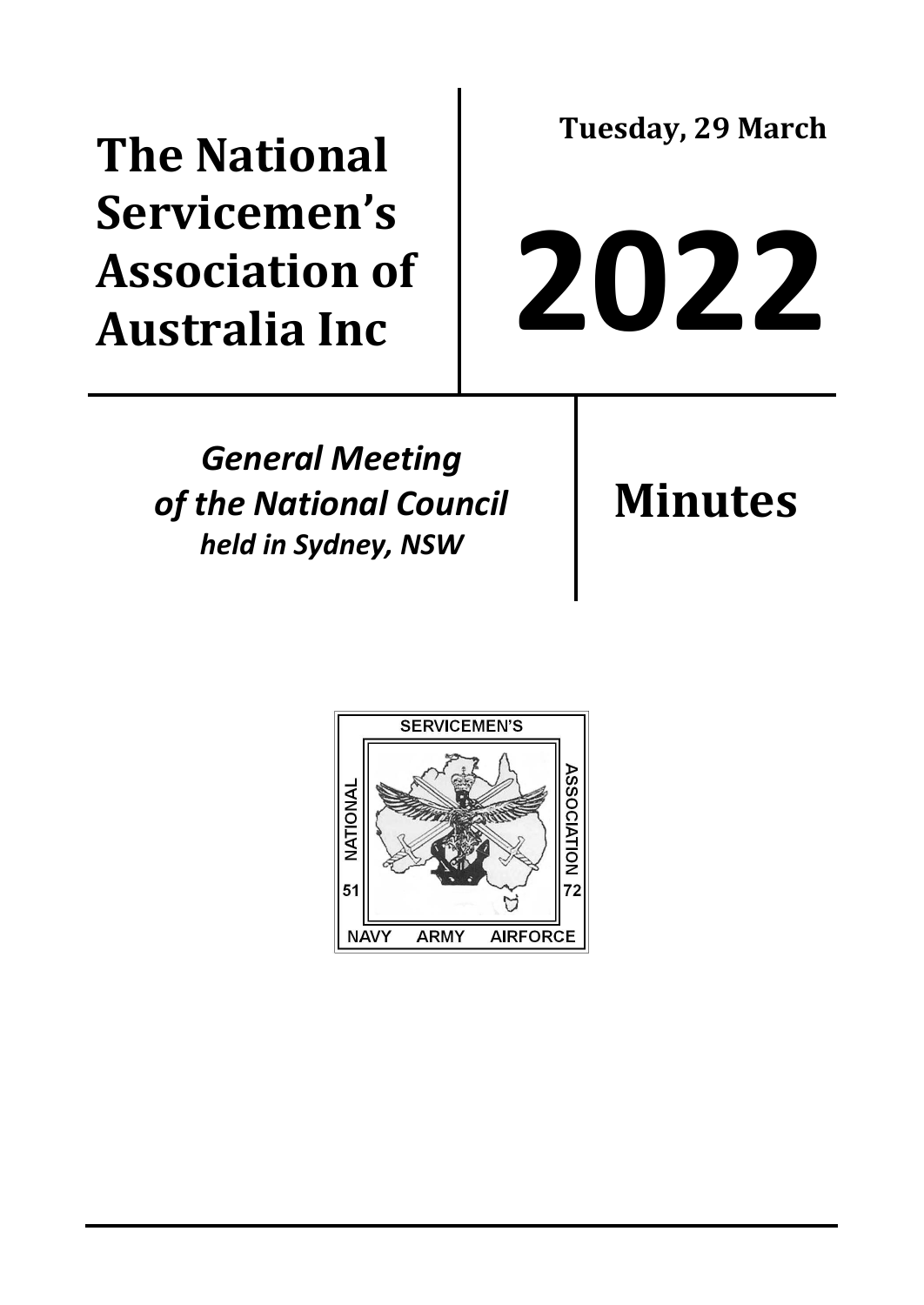### **Minutes**

## **TABLE OF CONTENTS**

| 2.  |  |
|-----|--|
| 3.  |  |
| 4.  |  |
| 5.  |  |
| 6.  |  |
| 7.  |  |
| 8.  |  |
| 9.  |  |
| 10. |  |
| 11. |  |
| 12. |  |
|     |  |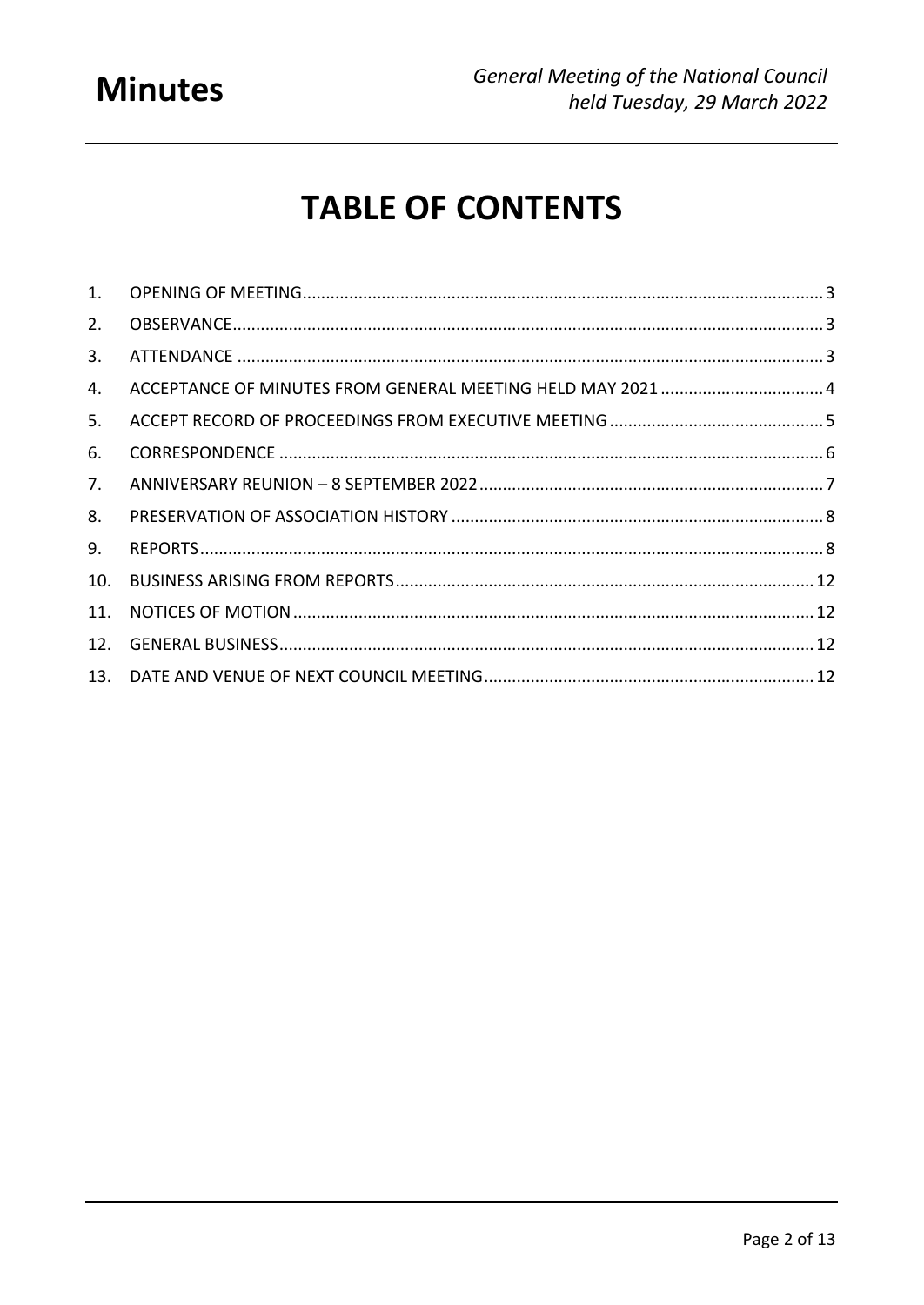#### <span id="page-2-0"></span>**1. OPENING OF MEETING**

1.1 The National President Ron Brandy (Chairman) acknowledged those present and thanked all for their attendance. He advised the meeting will contain important topics that will require frank input and difficult decisions. He referred to concerns re. complacency since Covid coupled with the age demographic both of which have had an impact on the association. He advised of apologies from patrons Brendan Nelson and Earle Jennings and advised of Barry Presgrave's medical situation.

#### <span id="page-2-1"></span>**2. OBSERVANCE**

2.1 The Chairman delivered the Ode of Remembrance followed by one minute's silence. Reference was made to the passing of Allen Callaghan and Vern Delaney.

#### <span id="page-2-2"></span>**3. ATTENDANCE**

- 3.1 The Secretary reported 10 present as per attendance register.
- 3.1.1 **Attendees:** Mr Ron Brandy (President); Mr Noel Moulder (Secretary); Mr Richard Tregear (Treasurer); Mr Frank Miller (OTU Association); Mr Tony Stevenson (QLD); Mr Neal Freier (QLD); Mr Stuart Fairbairn (WA); Mr Barry Sonter (TAS); Mr Bernie Connelly (VIC); and Mr Bob McIvor (VIC). 3.1.2 **Apologies:** Mr Barry O'Keefe (NSW); Mr Norm Mallard (NSW); Mr Neville Pulford (TAS); Mr Barry Presgrave (SA); Mr John Thorne (SA); Mr John Faunt (ACT); Mr Garry Hand (ACT);
	- Mr Jim Duquemine (WA) Mr Mike Lane (NT); and
		- Mr Ron Strachan (NT).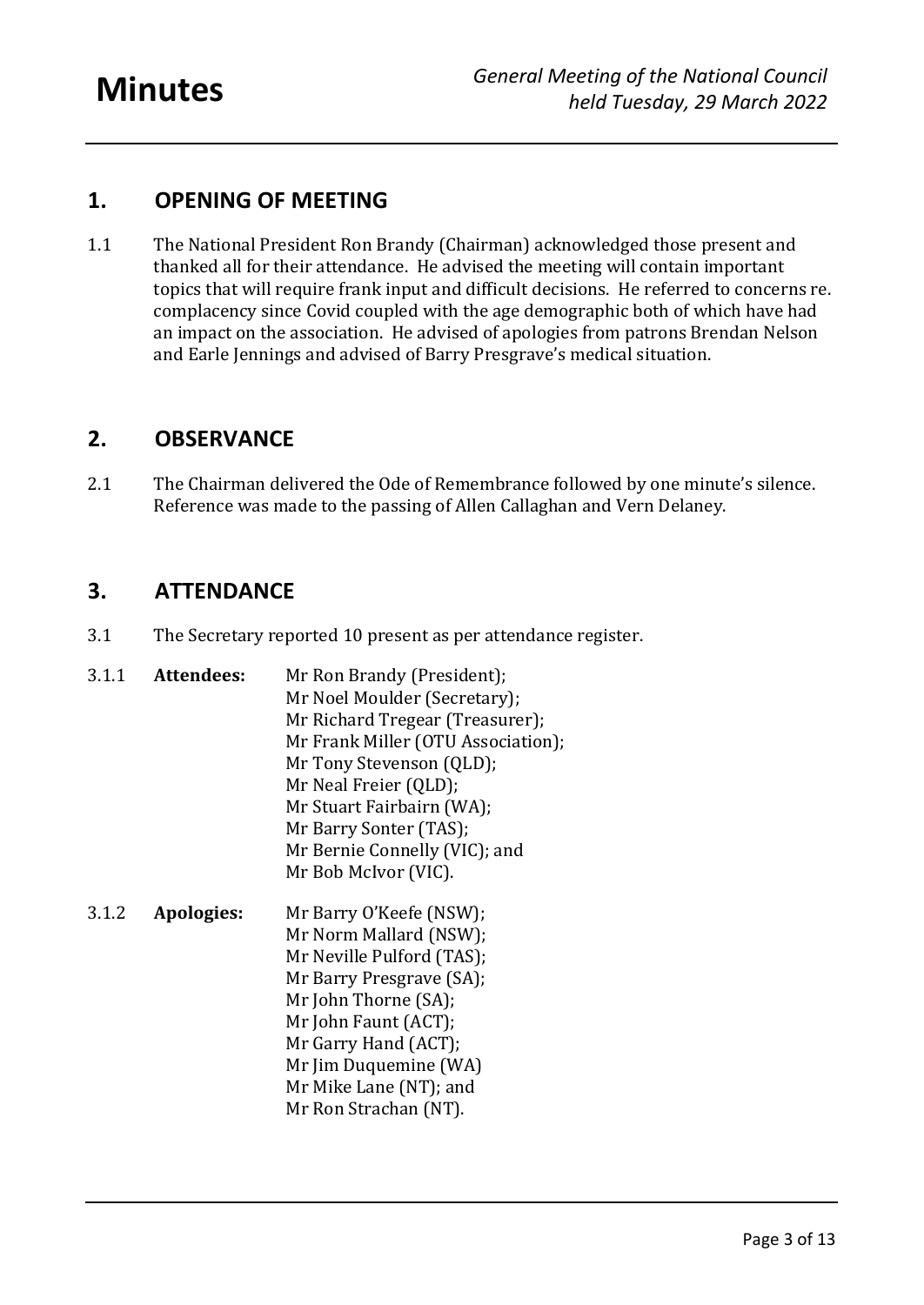| 3.1.3 | <b>Proxies:</b> | Mr Barry Sonter (TAS) for Mr Neville Pulford (TAS); |
|-------|-----------------|-----------------------------------------------------|
|       |                 | Mr Bob McIvor (VIC) for both SA delegates; and      |
|       |                 | Mr Stuart Fairbairn (WA) for Mr Jim Duquemine (WA). |

3.2 *Motion: That attendance, proxy appointments and apologies be accepted.*

*Moved: F Miller (OTU) Seconded: T Stevenson (QLD) Motion Carried.*

#### <span id="page-3-0"></span>**4. ACCEPTANCE OF MINUTES FROM GENERAL MEETING HELD MAY 2021**

#### 4.1 No amendments requested.

4.2 *Motion: That the minutes of the meeting held Tuesday, 25 May 2021 as circulated be taken as read and accepted.*

*Moved: N Moulder (SEC) Seconded: B McIvor (VIC) Motion Carried.*

#### 4.3 **Matters Arising**

- 4.3.1 **The National Service Rose**. The Chairman advised of contact with Kim Sirus and his support of the NSAA and update on sales. Member discussion re. limited availability, only available in SA and VIC. QLD attempted but could not get delivery.
- 4.3.2 **Website Links**. The Secretary gave information re. proposal to develop some State pages on the National website. Those with functioning up-to-date sites can remain as is. Cost to be discussed with Vicki Blundell. The Chairman advised the earlier proposal to merge sites is no longer viable. There is still concern re. Hugh Williams' involvement, this was discussed. VIC Branch will follow up.
- 4.3.3 **Mint 50c Coin**. The Secretary provided details of his contact with the Australian Mint in Canberra who had advised that due to Covid close down, were at least one year behind any new projects and could not give a timeline.
- 4.3.4 **The Military Shop Affiliates Program**. The Chairman gave details of his contact. He noted that the much earlier negotiated program is no longer operating, and the new program was then explained. However due to the IT element of this program and the current poor sales, it was considered not viable on a national basis. It was suggested each State look at the program and decide their involvement.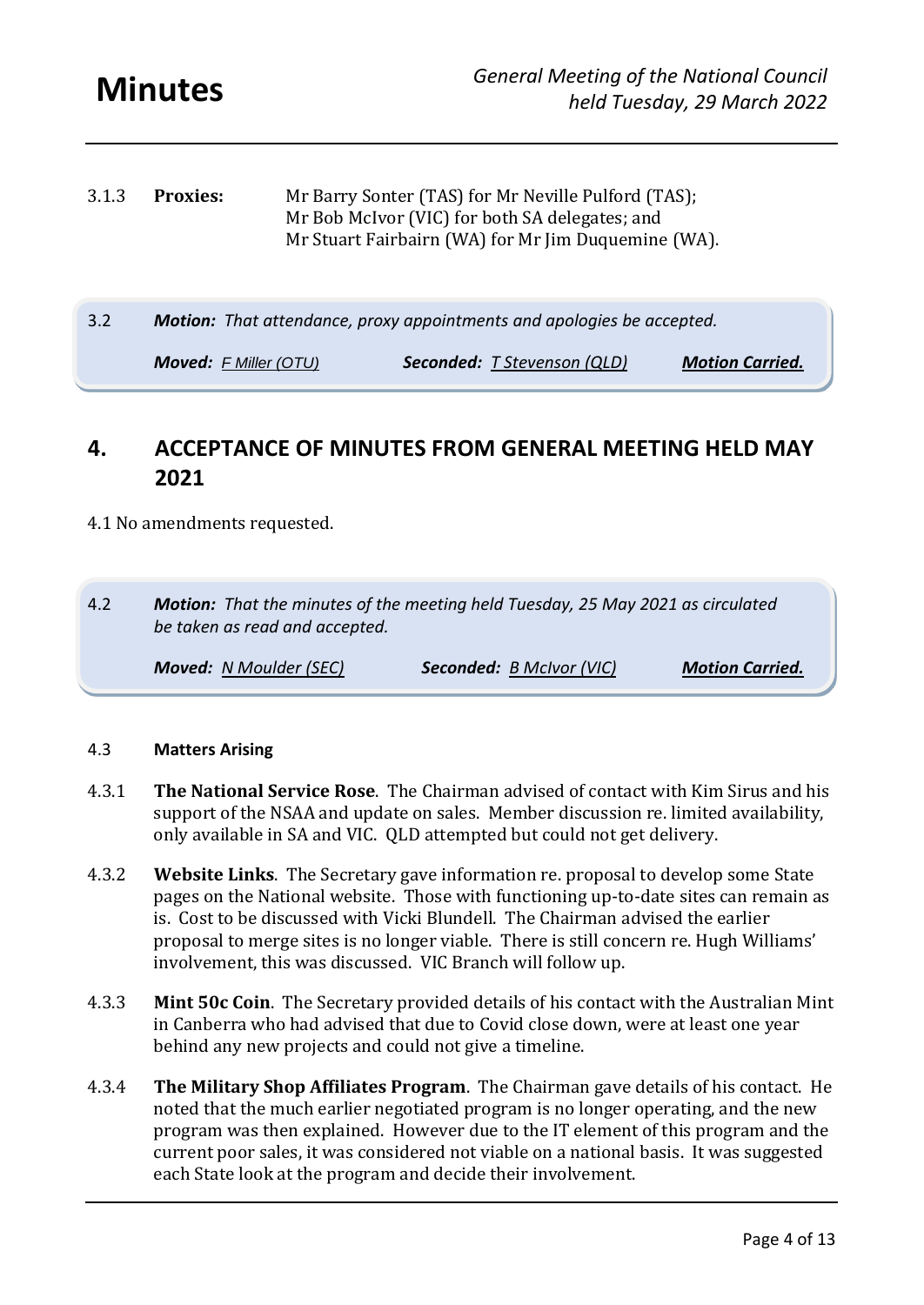- 4.3.5 **RVCM Eligibility**. The Chairman explained his contact with Richard Barry and communication with government ministers with a positive response; described as in hand and will be taken further. Noted re. election outcome there is bi-partisan support.
- 4.3.6 **Don Spinks Invitation**. The Secretary explained the invitation outcome from the 2020 event and advised Mr Spinks will be invited to the 2022 event.
- 4.3.7 **White Card.** The members discussed examples of white card eligibility. It was agreed that there is a lot of misinformation being circulated and NASHO entitlements are not fully understood. It was also noted that much of this is coming from RSL advocates who themselves don't understand NASHO entitlements. Whenever possible, RSL Sub-branches should be updated, and NASHO members informed.

#### <span id="page-4-0"></span>**5. ACCEPT RECORD OF PROCEEDINGS FROM EXECUTIVE MEETING**

**5.1** *Motion: That the Record of Proceedings from the Executive meeting held Monday, 21 February 2022 as circulated be taken as read and accepted.*

*Moved: N Moulder (SEC) Seconded: F Miller (OTU) Motion Carried.*

#### **5.2 Matters Arising**

5.2.1 **Future of the Association.** The previous policy document re. contraction of the Association was discussed. The Chairman tabled his suggestion for amendments including a new approach with emphasise on restructure and he encouraged discussion. The Chairman opened debate by putting to the meeting that the association can't function in its present form with declining membership and persons not prepared to undertake executive positions at any level. He put to members that the question is *"do we want the Association to continue and in what form?"* He sought contributions to the discussion from each member delegate. The OTU Association advised of their structure and member involvement, and explained the strength in their quarterly magazine, noting their membership is increasing and despite this they are considering closure in 2026. Each State delegate gave examples of their difficulties and suggestions for change. As these suggestions for restructure and change were presented, the practicality was debated. It was agreed that the future had to rely very heavily on communication, support, camaraderie, and identification. These elements had to be foremost in our thinking but know a simple and practical format must be agreed on. It was however acknowledged that first, a closure date also had to be agreed on. The Chairman requested each delegate to nominate a time frame - the majority including proxies selected 2026, thus the following motion.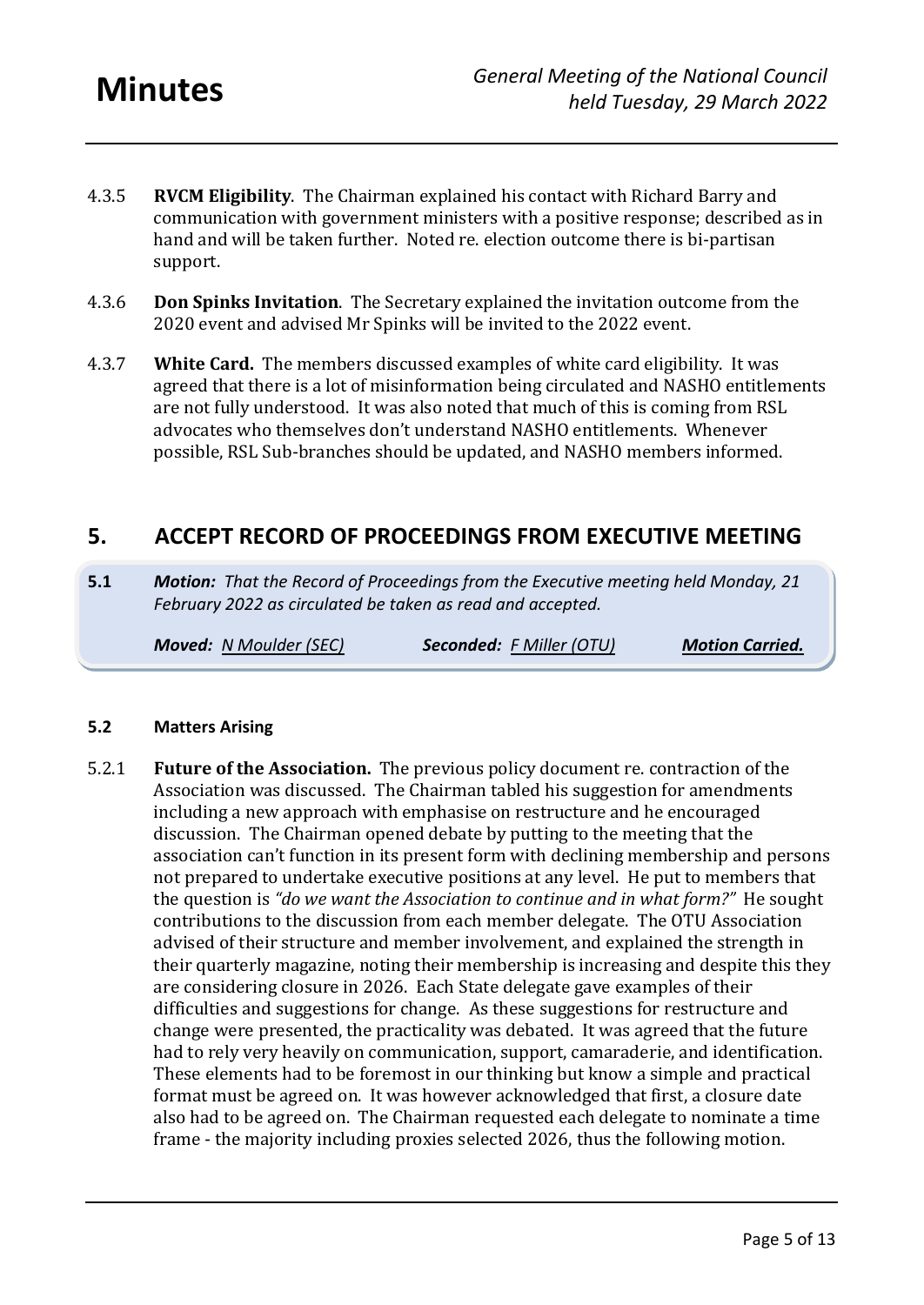*5.2.1.1 Motion: That this Council has agreed that the NSAA work toward formal closure by 31 December 2026.*

*Moved: B Sonter (TAS) Seconded: S Fairbairn (WA) Motion Carried.*

- 5.2.1.2 Discussion following the motion agreed that the Council meeting in September 2022 should examine the existing structure and how to unwind it and discuss and agree on guidelines for a new informal structure post closure.
- 5.2.2 **Future Capitation.** The Chairman outlined the need for a better way of determining the annual capitation fee and proposed that a formula should be considered using the CPI as a basis. During discussion members were in general agreement but determined that at this time there is a doubt if another increase will be necessary.
- 5.2.3 **Meeting Location.** The Secretary provided details re. current hotel venue costings at various locations and outlined the importance of convenience and price stability with regards to air fares, room rates, meals, and meeting rooms. Following member discussion, it was established that Canberra offered a favourable option for both Executive and Council meetings.
- *5.2.3.1 Motion: That all future Executive and Council meetings be held in Canberra ACT.*

*Moved: F Miller (OTU) Seconded: B McIvor (VIC) Motion Carried.*

5.2.4 **The Late Allen Callaghan.** The Secretary expressed concern that very little recognition had been given to the late Allen Callaghan for his outstanding dedication and work done for the Association over many years. QLD delegates advised that the Covid situation had prevented any formal tribute. It was agreed recognition and a tribute to Allen be tabled at the September meeting in Canberra. The Secretary to action.

#### <span id="page-5-0"></span>**6. CORRESPONDENCE**

- 6.1 Members issued with a copy of the Correspondence Register the following items highlighted.
	- i. From: K Elphickle, DVA. re. article in DVA magazine.
	- ii. From: Royal Commission Veterans Suicide "Notice to Give Information."
	- iii. To: Royal Commission Veterans Suicide "Submission of Information."
	- iv. To: Minister for Defence. Republic Vietnam Medal submission.
	- v. To: Minister Veterans Affairs. Republic Vietnam Medal submission.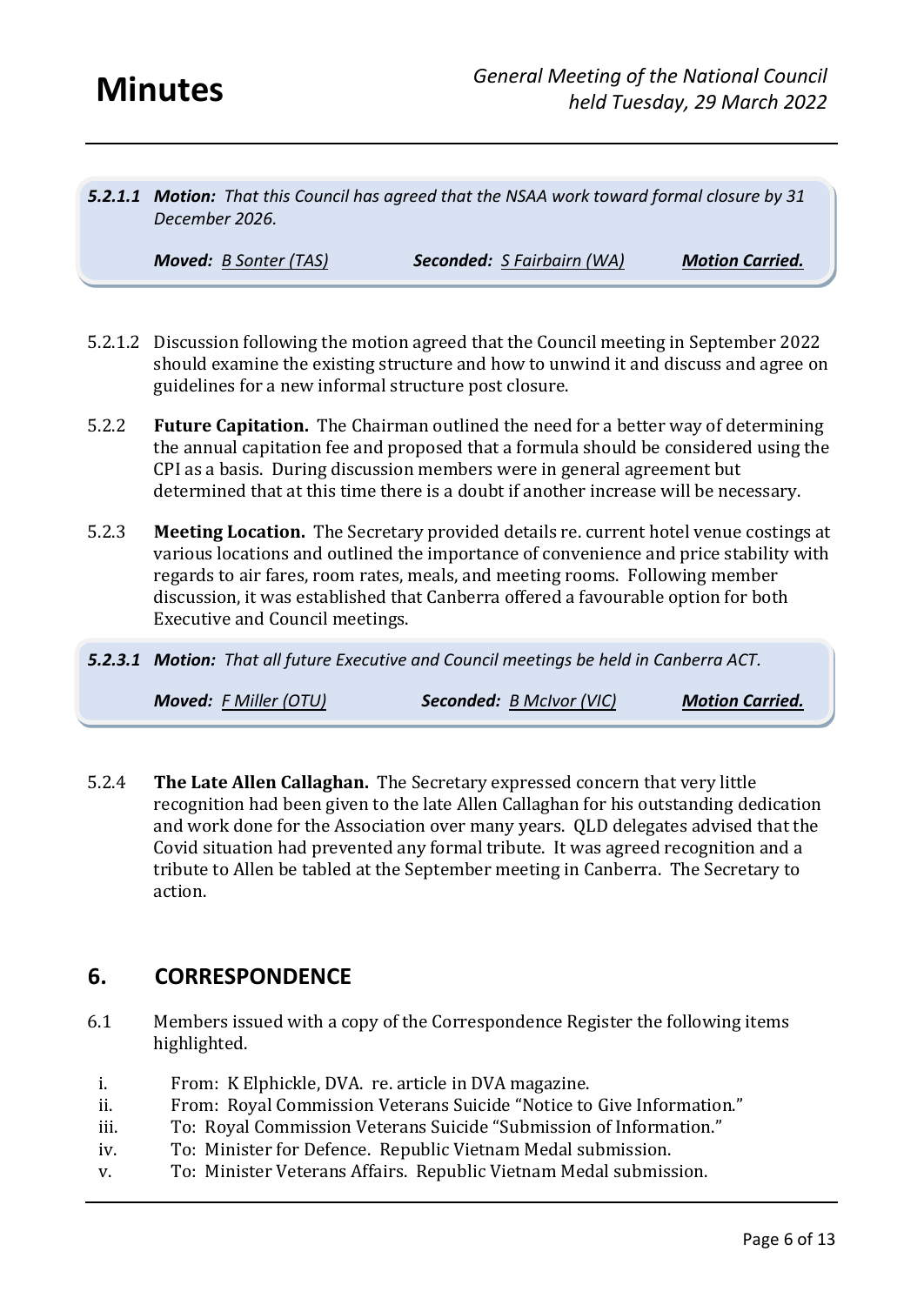- vi. To: Geoff Parkes, advise re. project and survey questionnaire.
- vii. From: CAPT Conroy, Army History Unit. Request NASHO History Info.
- viii. From: Lawrie Askill. Concern incorrect website info.
- ix. From: The Military Shop. Anniversary Medallion.
- x. From: Kim Syrus. Update on NASHO rose.
- xi. From: Bob McGuire, WA. Request website link.

#### **5.3 Matters Arising from Correspondence**

- i. **Re. Geoff Parkes survey.** The Chairman explained the background to contact and outlined his attitude to the request from Mr Parkes. He questioned the method and outcome Mr Parkes was hoping to achieve and believed it was not in the best interest of the Association to be involved. Members supported his decision.
- ii. **Re. Lawrie Askill website concern.** QLD delegates advised this was an ongoing problem with a particular QLD website.
- iii. **Re. The Military Shop Anniversary Medallion.** The Chairman tabled details of a proposal from Stephen Davie, CEO of the Military Shop. It gave several options and costings for a medallion to be produced and distributed relating to the 50th and 70th National Service anniversaries. Options were discussed including costing, distribution, timing, and funding. It was agreed funding would be prohibitive and the certificate available from QLD was the better option. Advised these are in short supply. Suggestion from TAS delegate that a similar certificate to that of the Nominal Roll could be issued. Advise this is only available if enrolled on the NASHO Nominal Roll.
- iv. **Re. Bob McGuire website link.** Discussion with the WA delegate giving background to request. It was agreed existing links on the National website provide similar information and would only be a duplication.

#### <span id="page-6-0"></span>**7. ANNIVERSARY REUNION – 8 SEPTEMBER 2022**

7.1 The Secretary gave details of meeting with Australian War Memorial staff and advised the commemorative service is locked in with the AWM. A lead up plan and timelines were issued and discussed. Concern was expressed re attendance numbers. A promotional brochure and expression of interest will be updated and issued to Sub-Branches. Plans for attendee luncheon following the service is subject to numbers and a suitable venue for this is being investigated. A start time for the service was discussed and agreed should be 11:00am.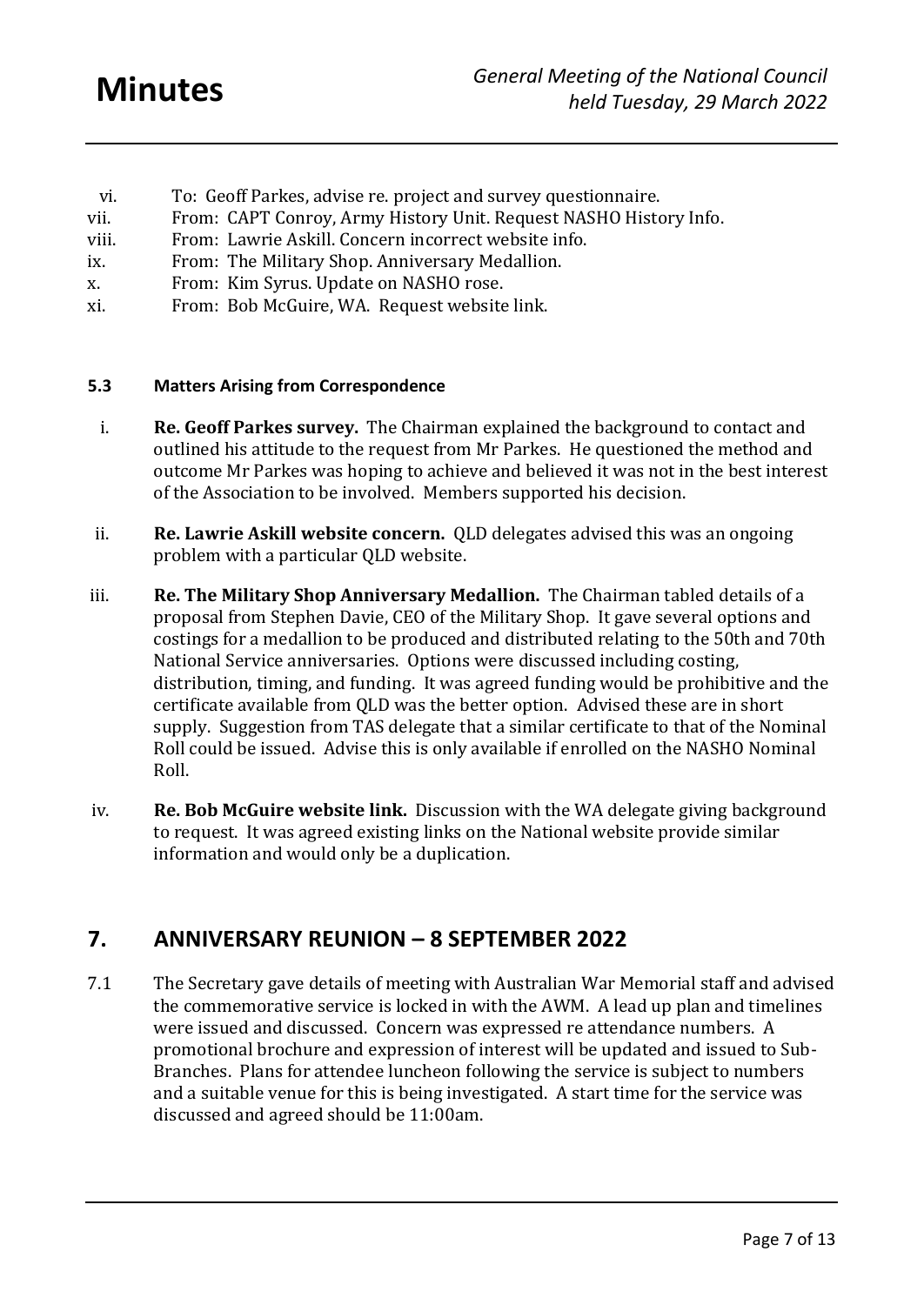#### <span id="page-7-0"></span>**8. PRESERVATION OF ASSOCIATION HISTORY**

8.1 Members were reminded of the decision to archive material with the National Library following our previous contact. This will require collection and storage of documents. This has commenced with the planned collection of documents going back to 1994 from Earle Jennings, Carl Adams, and the Secretary. These will be housed in a central location, inspected, and collated according to National Library requirements. Unwanted documents will be destroyed. It is anticipated this will be at least a twelvemonth project. The advice is that a grant is available from the National Library which may allow for a person to be retained to help with the project. Following completion of National documents, States and Sub-Branches will be asked to provide any documents they wish located in the National Library.

#### <span id="page-7-1"></span>**9. REPORTS**

#### **6.1 The ACT Branch**

- 6.1.1 Presented by the Secretary and the following points highlighted.
	- i. 2021 a disrupted year due to the ongoing Covid restrictions.
	- ii. In April we were able to hold our combined General meeting and AGM and elected office bearers for the next 2 years.
	- iii. Normal meetings conducted May to July. Covid shut down August to October.
	- iv. Returned to normality for November-December.
	- v. ANZAC day proceeded with restrictions, the march past was limited to a two-person banner party and public participation was restricted to a ticketed requirement.
	- vi. Very little social activity has been organised. We have found that the age of members has impacted on their willingness to risk activities.
- vii. Our first meeting for 2022 failed to get a quorum.
- viii. On a brighter note, our membership numbers are holding up well.

#### **6.2 New South Wales Branch**

- 6.2.1 Presented by the Secretary and the following points highlighted.
	- i. Successful AGM held in May 2021 in Wallsend, Newcastle.
	- ii. Membership fallen by 15%.
	- iii. Expelled NSW Branch President Ron Brown passed away.
	- iv. Enquiries from expelled group re. possible amalgamation.
	- v. Increasingly hard to fill committee positions at State and Sub-Branch levels.
	- vi. 2022 AGM held in May at Tamworth coincide with Tamworth 25-year anniversary.
- vii. Finances are ok despite falling membership and reduced income.
- viii. Future of some Sub-Branches are biggest concern.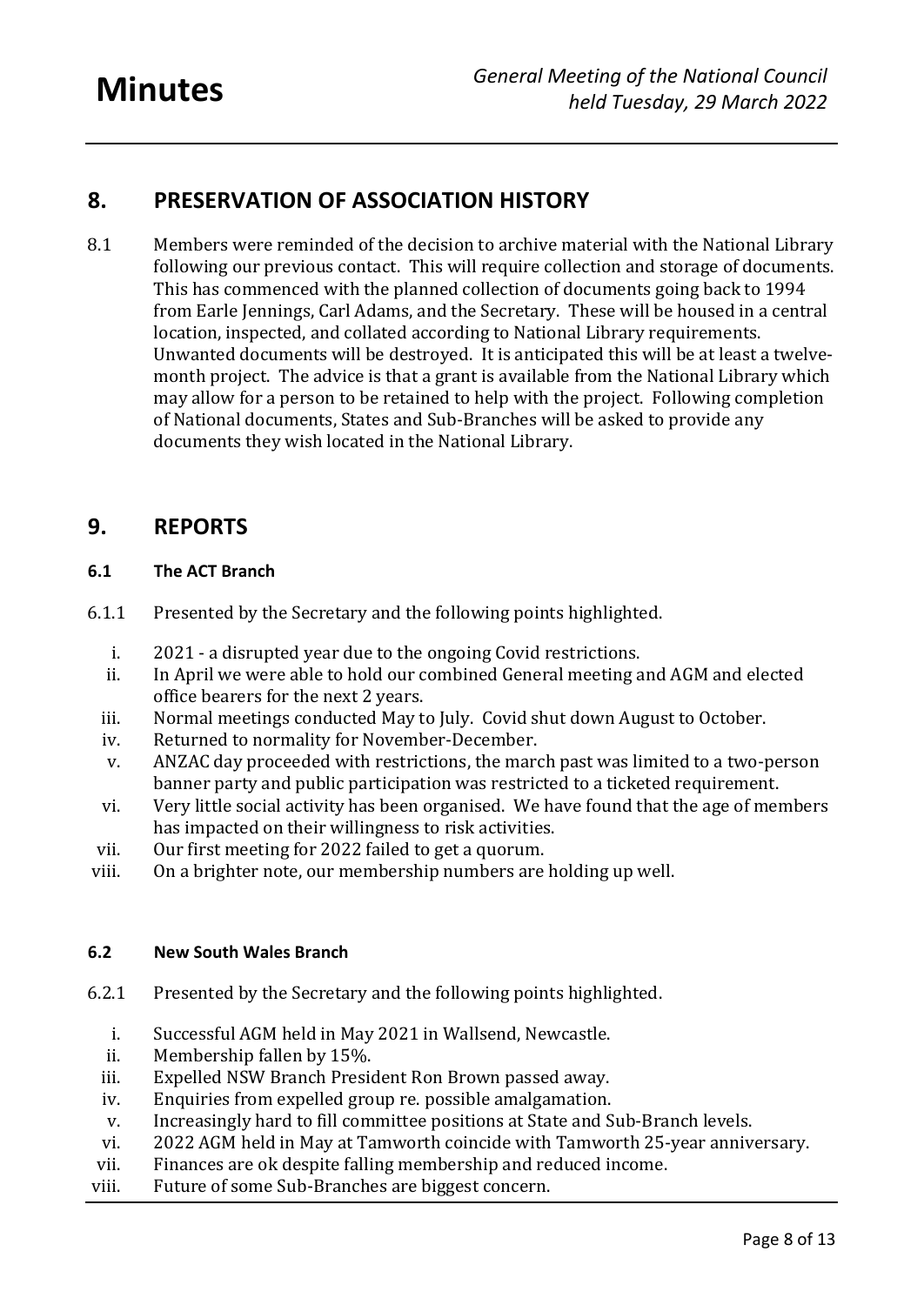- ix. The Hon. Andrew Gee MP, local member, Patron Mid-State also Veterans' Affairs Minister.
- x. Tweed/Murwillumbah Sub-Branch sponsoring 2 cadets to walk the Kokoda Track.
- xi. Reasonable interest in September's events in Canberra.

#### **6.3 OTU Association**

- 6.3.1 Presented by Frank Miller and the following points highlighted.
	- i. Covid had a major impact on activities with some States unable to participate in ANZAC marches. Many luncheons and dinners did go ahead.
	- ii. October 2021 National Reunion re-scheduled to 2022.
	- iii. Lease of Scheyville National Park to Hunter Valley ANZAC Memorial Group favourable to OTU Association.
	- iv. Serious consideration for mechanism for closure in 2026 due to likely inability to form management committee. Financial projections, retention of memorabilia and possible commemorative monument being considered.
	- v. Many youth development programs abandoned due to Covid.
	- vi. Financially, the Association remains in a strong position.
- vii. National Executive AGM and Council meetings successfully held via Zoom.
- viii. Membership numbers remain stable the highest in over 12 years.
- ix. Dedication of Neil Leckie have seen three publications of Scheyvillian magazine.
- x. Neil and Association's close liaison with RMC Museum is appreciated.

#### **6.4 Queensland Branch**

- 6.4.1 Presented by Neil Freier and the following points highlighted.
	- i. 2021 a special year in many ways.
	- ii. 70 years since first NASHO into RAAF base Garbutt, Townsville.
	- iii. 70th anniversary certificates issued at State conference Wacol September 2021.
	- iv. Request for certificates from interstate.
	- v. QLD Premier visits Wacol precinct and presented plaque from QLD parliament.
	- vi. Land at Wacol precinct legally acquired from Brisbane City Council.
	- vii. Buildings at Wacol require work, will apply for grant.
- viii. Branch in a comfortable financial position.
- ix. NASHO News features increasing number of deceased NASHOs.
- x. 2022 State conference at Hervey Bay from 30 September.
- xi. Ten smaller Sub-Branches in need were given \$2,000 each to be used for welfare.
- xii. Special awards issued to encourage Sub-Branch Executive committees.
- xiii. Plans being developed to recognise 65/72 NASHOs who died in training accidents.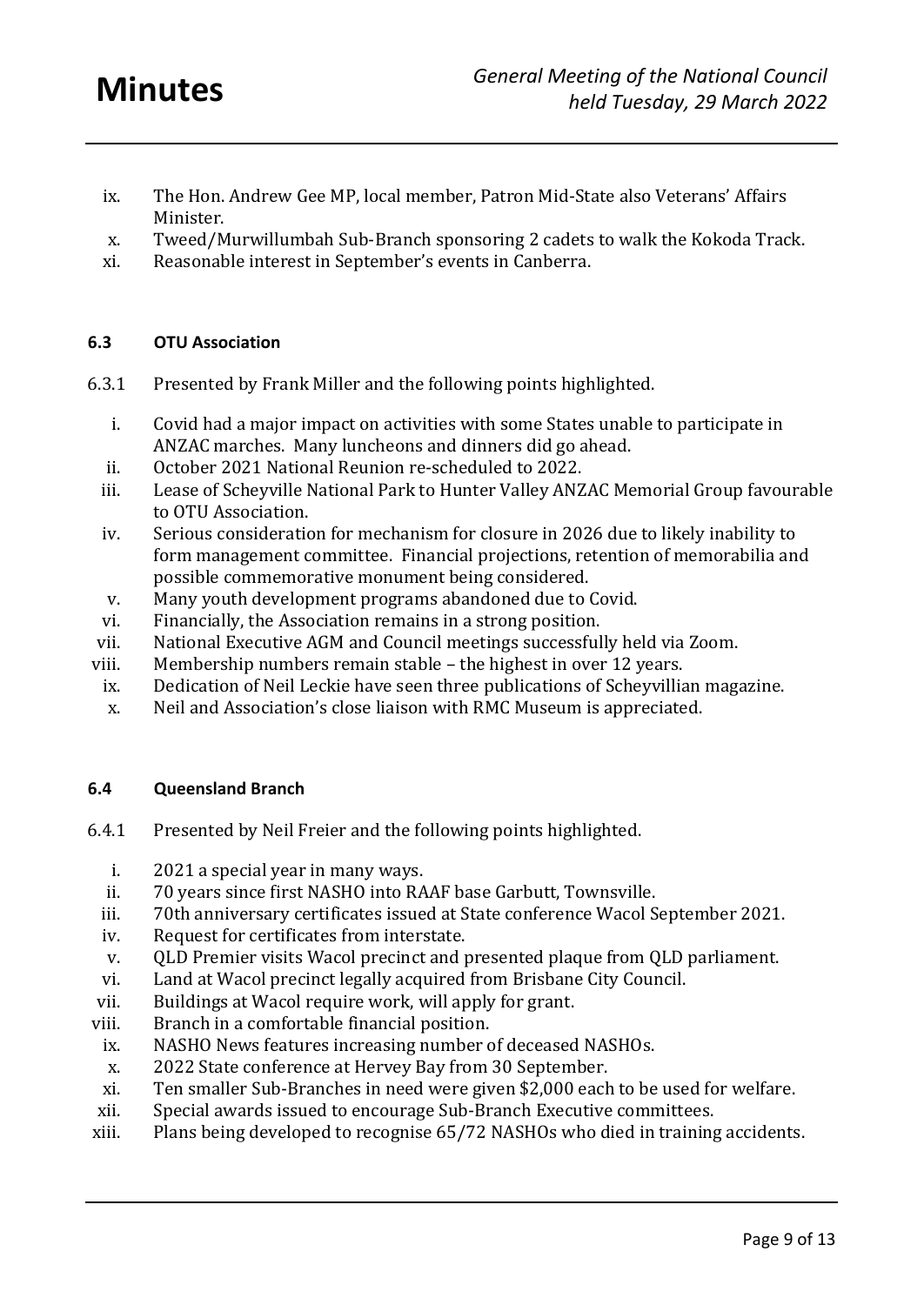#### **6.4.2 Nominal Roll**

- 6.4.2.1 Copy issued and the following points highlighted.
	- i. Reference to objective of Nominal Roll.
	- ii. Contingent of volunteer supporters; long hours updating information.
	- iii. All Eastern states involved providing personal details to complete database.
	- iv. Attention now to South Australia with request for assistance from State Executive for details of their members.
	- v. South Australia support will contribute to a roll where all NASHOs who served are recorded and registered for posterity.

#### **6.5 South Australia Branch**

- 6.5.1 Presented by the Secretary and the following points highlighted.
	- i. Loss of several Sub-Branches with diminishing membership base.
	- ii. Membership down to 400 with obvious financial constraints.
	- iii. Financial bonus due to State electoral body renting premises for polling possible same for Federal election.
	- iv. 2021 saw completion of State Memorial Garden with \$70,000 raised and spent on the project.
	- v. City of West Torrens plan accepted for veteran's hub for several ESO's on the site of the current building, for completion 2023.
	- vi. Encouraged by new members coming aboard.
- vii. Friday get-togethers and luncheon resumed with good visitor and NASHO attendance.

#### **6.6 Tasmania Branch**

- 6.6.1 Presented by Barry Sonter and the following points highlighted.
	- i. 2020/2021 not varied with shutdowns cancellations postponements all at a moment's notice.
	- ii. Steady decrease in membership since 2019 this year down to approximately 95.
	- iii. Only one delegate to National Council due to reduced membership and funds.
	- iv. No possibility of increasing membership fees.
	- v. All functions to be Sub-Branch based with no State events due to ageing.
	- vi. One rebel Sub-Branch refuse to take part in any meetings/functions with intentions unknown for 2022.
- vii. Some Sub-Branches largely social with periodic luncheons.
- viii. Endeavour to encourage to continue normal Sub-Branch activities.
- ix. Hopeful of some downsizing policy.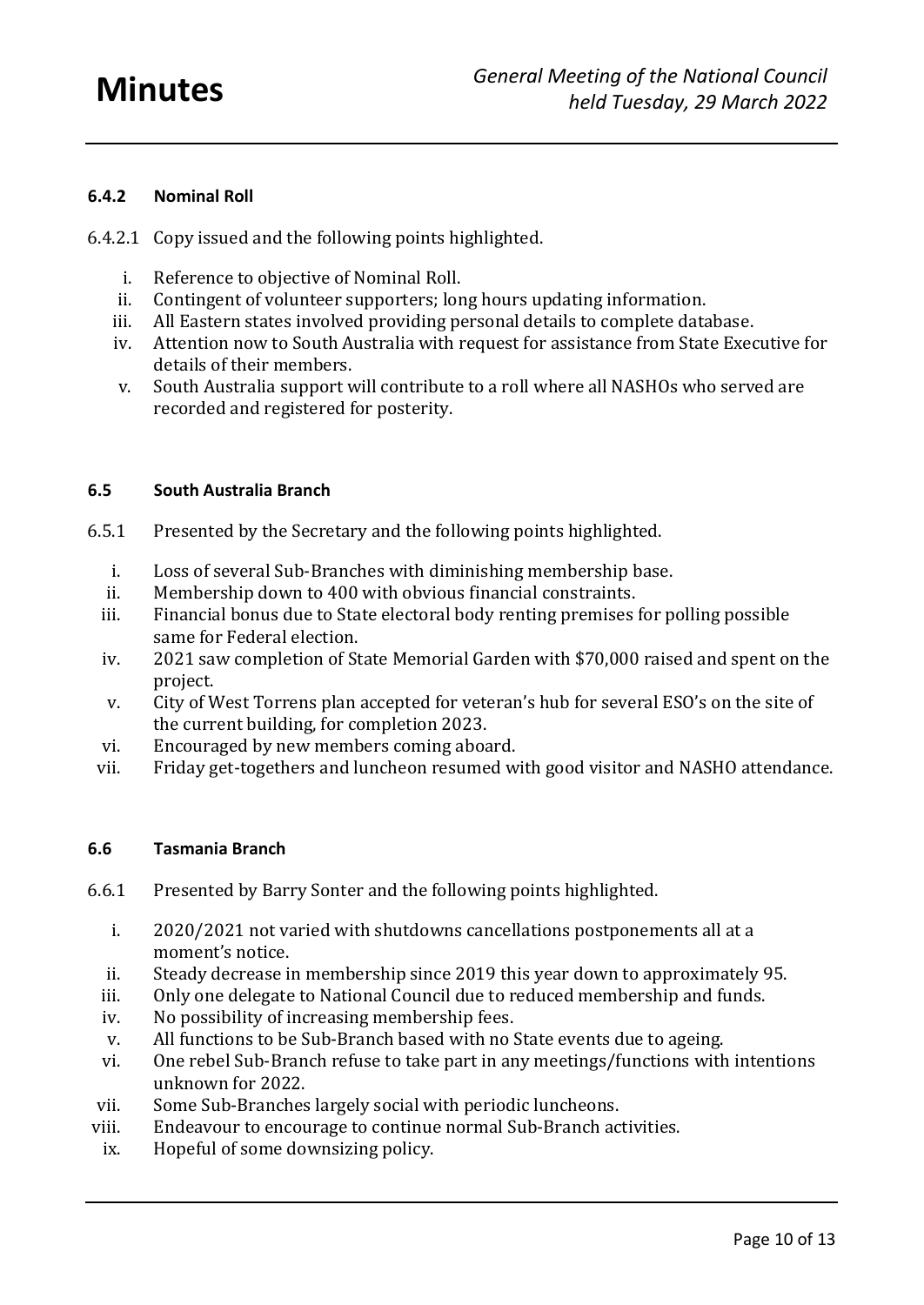#### **6.7 Western Australia Branch**

- 6.7.1 Presented by Stuart Fairbairn and the following points highlighted.
	- i. During the pandemic Sub-Branches have managed to continue with scheduled meetings and events. Only minor cancellations.
	- ii. Conducted National Servicemen's Day ceremony with all Branches in attendance.
	- iii. State Council continues to consider options for the future.
	- iv. Notable members of State Council passed away, Ken Pages-Oliver, Des Casey.
	- v. Ageing membership recognised as a problem.
	- vi. Two Sub-Branches, York and Mandurah meet monthly and have very strong affiliation with local RSL.
- vii. York widespread membership in mid-west working with local councils have erected memorials in several country towns.
- viii. Fremantle Sub-Branch has dwindling membership and is seriously looking at closure.
- ix. Looking to the future, we need to hold the torch and continue to engage with politicians to properly invest in our country's defence.

#### **6.8 Victoria Branch**

- 6.8.1 Presented by Bob McIvor and the following points highlighted.
	- i. A difficult year with repeated lock downs; hopefully now back to normal.
	- ii. State Branch is holding up well. Some Sub-Branches have difficulty filling committee positions and are considering people from outside the Association.
	- iii. Members assembled at shrine on 13 February 2022 for National Servicemen's Day.
	- iv. Committee and Sub-Committee meetings conducted via Zoom for continuity of Branch business.
	- v. Branch finance review committee considered all elements relating to 2022 responsibilities, where the outcome of these deliberations was positive.
	- vi. Very successful production and distribution of souvenir NASHO News was undertaken.
	- vii. With the exception of Puckapunyal Memorial service all other activities were cancelled for 2021.

#### **6.9 National Service Scholarship Foundation**

- 6.9.1 Presented by Ron Brandy and the following points highlighted.
	- i. Activities for 2021 constrained because of Covid. Board's enthusiasm however is not dampened.
	- ii. Efforts to pursue aims and objectives continue throughout 2022.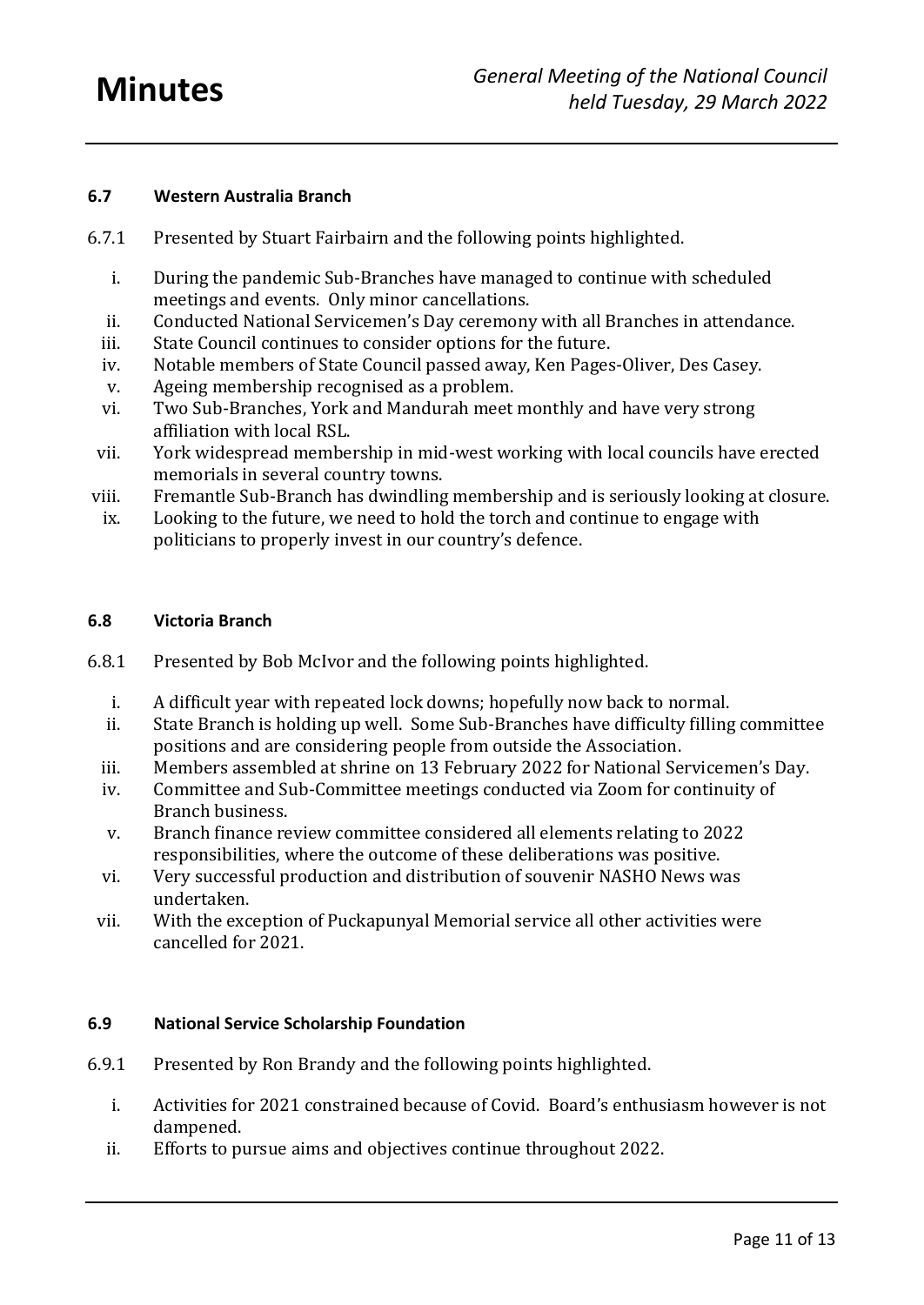- iii. The NSSF/Deakin University and Barwon Health partnership remains dedicated with other projects being considered.
- iv. Engagement with prospective Victoria based donor interest is ongoing. The organisation remains committed to its intended support of the NSSF.
- v. Second application to DVA for grant to merge websites was rejected causing a review into the viability of the intended merger.
- vi. Other funding options are being pursued progress to be advised.
- vii. Current NSSF website has been health checked and is operating effectively.
- viii. Advice when donating by credit/debit card using the website ensure card details are up to date.
- ix. The foundation statement of financial position for 20/21 financial year has been signed off.

*6.10 Motion: That all reports as circulated and presented be received. Moved: B McIvor (VIC) Seconded: T Stevenson (QLD) Motion Carried*

#### <span id="page-11-0"></span>**10. BUSINESS ARISING FROM REPORTS**

10.1 There were no issues arising from the presented reports for discussion.

#### <span id="page-11-1"></span>**11. NOTICES OF MOTION**

11.1 There were no notices of motion for discussion.

#### <span id="page-11-2"></span>**12. GENERAL BUSINESS**

12.1 There were no additional general business items for discussion.

#### <span id="page-11-3"></span>**13. DATE AND VENUE OF NEXT COUNCIL MEETING**

- 9.1 It was agreed the next meeting be held in Canberra on Wednesday, 7 September 2022 with the venue TBA.
- 9.2 It should be noted that Thursday, 8 September 2022 is set for the Commemorative Service to be held at the Australian War Memorial.